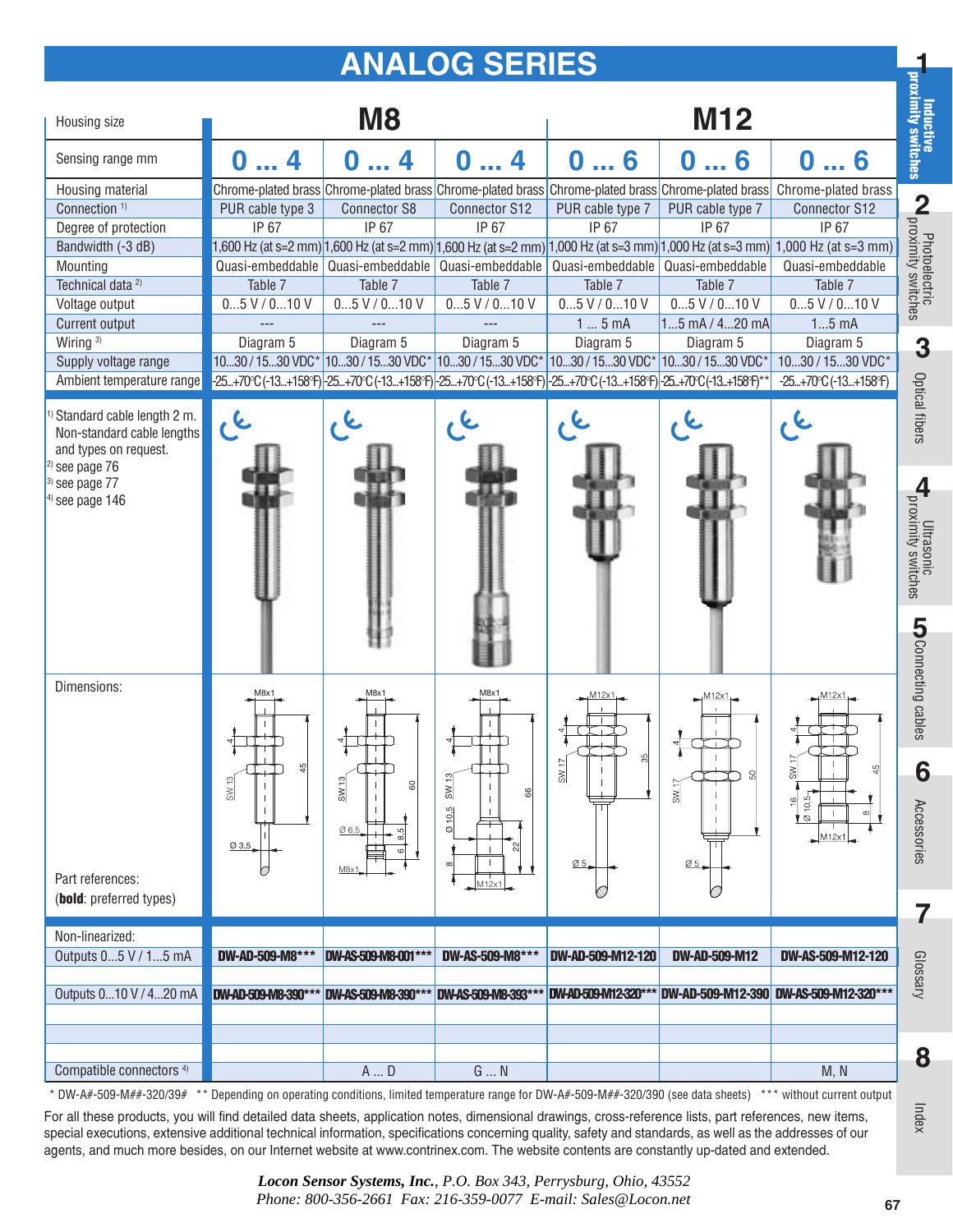

## **ANALOG SERIES**

| Housing size                                                                                                                                       | <b>M12</b>                                                                                                                       |                                |                               | <b>M18</b>                                                                                                                    |                                     |                          |
|----------------------------------------------------------------------------------------------------------------------------------------------------|----------------------------------------------------------------------------------------------------------------------------------|--------------------------------|-------------------------------|-------------------------------------------------------------------------------------------------------------------------------|-------------------------------------|--------------------------|
| Sensing range mm                                                                                                                                   | 6<br>0                                                                                                                           | 10<br>0                        | 10<br>0                       | 10<br>O                                                                                                                       | 10<br>0                             | 20<br>$\bf{0}$           |
| Housing material                                                                                                                                   |                                                                                                                                  |                                |                               | Chrome-plated brass Chrome-plated brass Chrome-plated brass Chrome-plated brass Chrome-plated brass Chrome-plated brass       |                                     |                          |
| Connection <sup>1)</sup>                                                                                                                           | Connector S12                                                                                                                    | PUR cable type 7               | PUR cable type 7              | <b>Connector S12</b>                                                                                                          | <b>Connector S12</b>                | PUR cable type 7         |
| Degree of protection                                                                                                                               | IP 67                                                                                                                            | IP 67                          | IP 67                         | IP 67                                                                                                                         | IP 67                               | IP 67                    |
| Bandwidth (-3 dB)                                                                                                                                  |                                                                                                                                  |                                |                               | 1,000 Hz (at s=3 mm) 500 Hz (at s=5 mm) 500 Hz (at s=5 mm) 500 Hz (at s=5 mm) 500 Hz (at s=5 mm) 200 Hz (at s=10 mm)          |                                     |                          |
| Mounting                                                                                                                                           | Quasi-embeddable                                                                                                                 | Quasi-embeddable               |                               | Quasi-embeddable Quasi-embeddable Quasi-embeddable                                                                            |                                     | Quasi-embeddable         |
| Technical data <sup>2)</sup>                                                                                                                       | Table 7                                                                                                                          | Table 7                        | Table 7                       | Table 7                                                                                                                       | Table 7                             | Table 7                  |
| Voltage output                                                                                                                                     | 05V/010V                                                                                                                         | 0.5V/0.10V                     | 05V/010V                      | 05V/010V                                                                                                                      | 05V/010V                            | 05V/010V                 |
| Current output                                                                                                                                     |                                                                                                                                  |                                |                               | $1$ 5 mA/4  20 mA $1$ 5 mA/4  20 mA $1$ 5 mA/4  20 mA $1$ 5 mA/4  20 mA $1$ 5 mA/4  20 mA $1$ 5 mA/4  20 mA                   |                                     |                          |
| Wiring <sup>3)</sup>                                                                                                                               | Diagram 5                                                                                                                        | Diagram 5                      | Diagram 5                     | Diagram 5                                                                                                                     | Diagram 5                           | Diagram 5                |
| Supply voltage range                                                                                                                               | 1030 / 1530 VDC*                                                                                                                 |                                |                               | 1030 / 1530 VDC* 1030 / 1530 VDC* 1030 / 1530 VDC* 1030 / 1530 VDC*                                                           |                                     | 1030/1530 VDC*           |
| Ambient temperature range                                                                                                                          | -25+70°C (-13+158°F)**                                                                                                           |                                |                               | 25+70°C(-13+158°F)** <sup>1</sup> -25+70°C(-13+158°F)** <sup>1</sup> -25+70°C(-13+158°F)** <sup>1</sup> -25+70°C(-13+158°F)** |                                     | -25+70°C(-13+158°F)**    |
| Standard cable length 2 m.<br>Non-standard cable lengths<br>and types on request.<br>$2)$ see page $76$<br>$3)$ see page $77$<br>$4)$ see page 146 |                                                                                                                                  |                                |                               |                                                                                                                               |                                     |                          |
| Dimensions:<br>Part references:<br>(bold: preferred types)                                                                                         | M <sub>12x1</sub><br>$rac{17}{2}$<br>8<br>10,5 <sub>1</sub><br>$\frac{6}{1}$<br>$\infty$<br>$\mathbf{L}^{\odot}$<br>$M12\times1$ | M18x1<br>$\overline{\omega}$ 5 | M18x1,<br>$\frac{3}{2}$<br>Ø5 | M18x1<br>SW 24<br>Ø16<br>12.5<br>M12x1                                                                                        | M18x1<br>63.5<br>흶<br>Ø 16<br>M12x1 | $\emptyset$ <sub>5</sub> |
| Non-linearized:                                                                                                                                    |                                                                                                                                  |                                |                               |                                                                                                                               |                                     |                          |
| Outputs 05 V / 15 mA                                                                                                                               | <b>DW-AS-509-M12</b>                                                                                                             | <b>DW-AD-509-M18-120</b>       | <b>DW-AD-509-M18</b>          | DW-AS-509-M18-120 DW-AS-509-M18-002 DW-AD-509-M30-120                                                                         |                                     |                          |
|                                                                                                                                                    |                                                                                                                                  |                                |                               |                                                                                                                               |                                     |                          |
| Outputs 010 V / 420 mA                                                                                                                             |                                                                                                                                  |                                |                               | DW-AS-509-M12-390 DW-AD-509-M18-320 DW-AD-509-M18-390 DW-AS-509-M18-320 DW-AS-509-M18-390 DW-AD-509-M30-320                   |                                     |                          |
|                                                                                                                                                    |                                                                                                                                  |                                |                               |                                                                                                                               |                                     |                          |
|                                                                                                                                                    |                                                                                                                                  |                                |                               |                                                                                                                               |                                     |                          |
|                                                                                                                                                    |                                                                                                                                  |                                |                               |                                                                                                                               |                                     |                          |
| Compatible connectors <sup>4)</sup>                                                                                                                | M, N                                                                                                                             |                                |                               | M, N                                                                                                                          | M, N                                |                          |

\* DW-A#-509-M##-320/390

\*\* Depending on operating conditions, limited temperature range for types DW-A#-509-M##-320/390 (see data sheets)

*Locon Sensor Systems, Inc.*, *P.O. Box 343, Perrysburg, Ohio, 43552 Phone: 800-356-2661 Fax: 216-359-0077 E-mail: Sales@Locon.net*